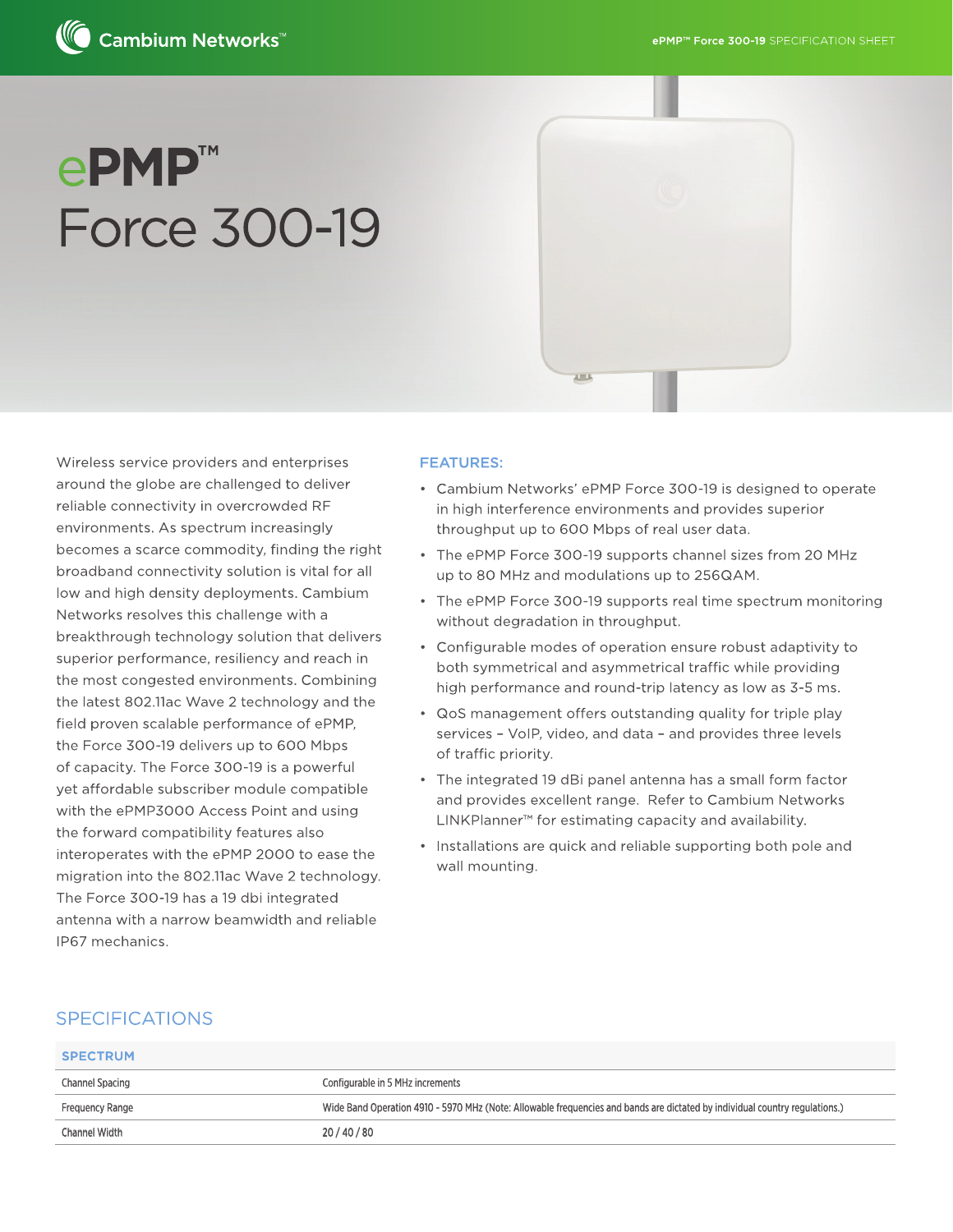# **SPECIFICATIONS**

| <b>INTERFACE</b> |  |  |
|------------------|--|--|
|                  |  |  |
|                  |  |  |

| MAC (Media Access Control) Layer                    | Cambium                                                                                                |
|-----------------------------------------------------|--------------------------------------------------------------------------------------------------------|
| Proprietary Physical Layer                          | 802.11ac Wave 2 (2x2 MIMO/OFDM)                                                                        |
| Ethernet Interfaced                                 | 10/100/1000 BaseT, Compatible with Cambium PoE & Standard PoE pinouts                                  |
| Protocols Used                                      | IPv4/IPv6 (Dual Stack), UDP, TCP, ICMP, SNMPv2c, NTP, STP, IGMP, SSH                                   |
| Network Management                                  | IPv4/IPv6, HTTPs, SNMPv2c, SSH, Cambium Networks CnMaestro™                                            |
| <b>VLAN</b>                                         | 802.10 with 802.1p priority                                                                            |
| <b>PERFORMANCE</b>                                  |                                                                                                        |
| ARQ                                                 | Yes                                                                                                    |
| Nominal Receive Sensitivity (w/FEC) @20 MHz Channel | $MCSO = -89$ dBm to MCS8 (256 QAM-3/4) = -68 dBm (per chain)                                           |
| Nominal Receive Sensitivity (w/FEC) @40 MHz Channel | $MCSO = -87$ dBm to MCS9 (256 QAM-5/6) = -66 dBm (per chain)                                           |
| Nominal Receive Sensitivity (w/FEC) @80 MHz Channel | $MCSO = -84$ dBm to MCS9 (256 QAM-5/6) = -61 dBm (per chain)                                           |
| Modulation Levels (Adaptive)                        | MCSO(BPSK) to MCS9 (256 QAM-5/6)                                                                       |
| <b>Transmit Power Range</b>                         | O to +28 dBm (combined up to the regioanl EIRP limit) (1 dB interval)                                  |
| <b>PHYSICAL</b>                                     |                                                                                                        |
| Surge Suppression                                   | 1 Joule Integrated (C000000L065A - 30V Gigabit surge suppressor is recommended for optimum protection) |
| Environmental                                       | IP <sub>55</sub>                                                                                       |
| Temperature                                         | -30°C to +60°C (-22°F to +140°F)                                                                       |
| Weight                                              | 1.45 kg (3.2 lbs.) (includes mounting bracket)                                                         |
| <b>Wind Survival</b>                                | 180 km/hour (112 mi/hour)                                                                              |
| Dimensions (Dia x Depth)                            | 27.8 x 27.8 x 4.5 cm (10.9 x 10.9 x 1.8 in) without mounting bracket                                   |
| Pole Diameter Range                                 | $1 - 1.6$ in (2.5 – 4.1 cm) with included clamp; up to 2.25 in (5.7 cm) with larger clamp              |
| Power Consumption                                   | 12 Watts                                                                                               |
| Input Voltage                                       | Passive POE (30 VDC Nominal); 14-30 VDC range                                                          |
| <b>SECURITY</b>                                     |                                                                                                        |
| Encryption                                          | 128-bit AES (CCMP mode)                                                                                |
| <b>CERTIFICATIONS</b>                               |                                                                                                        |
| <b>FCCID</b>                                        | Z8H89FT0048                                                                                            |
| Industry Canada Cert                                | 109W-0048                                                                                              |
| CE                                                  | EN 301 893 V2.1.1 (5.4 GHz), EN 302 502 V2.1.1 (5.8 GHz)**                                             |